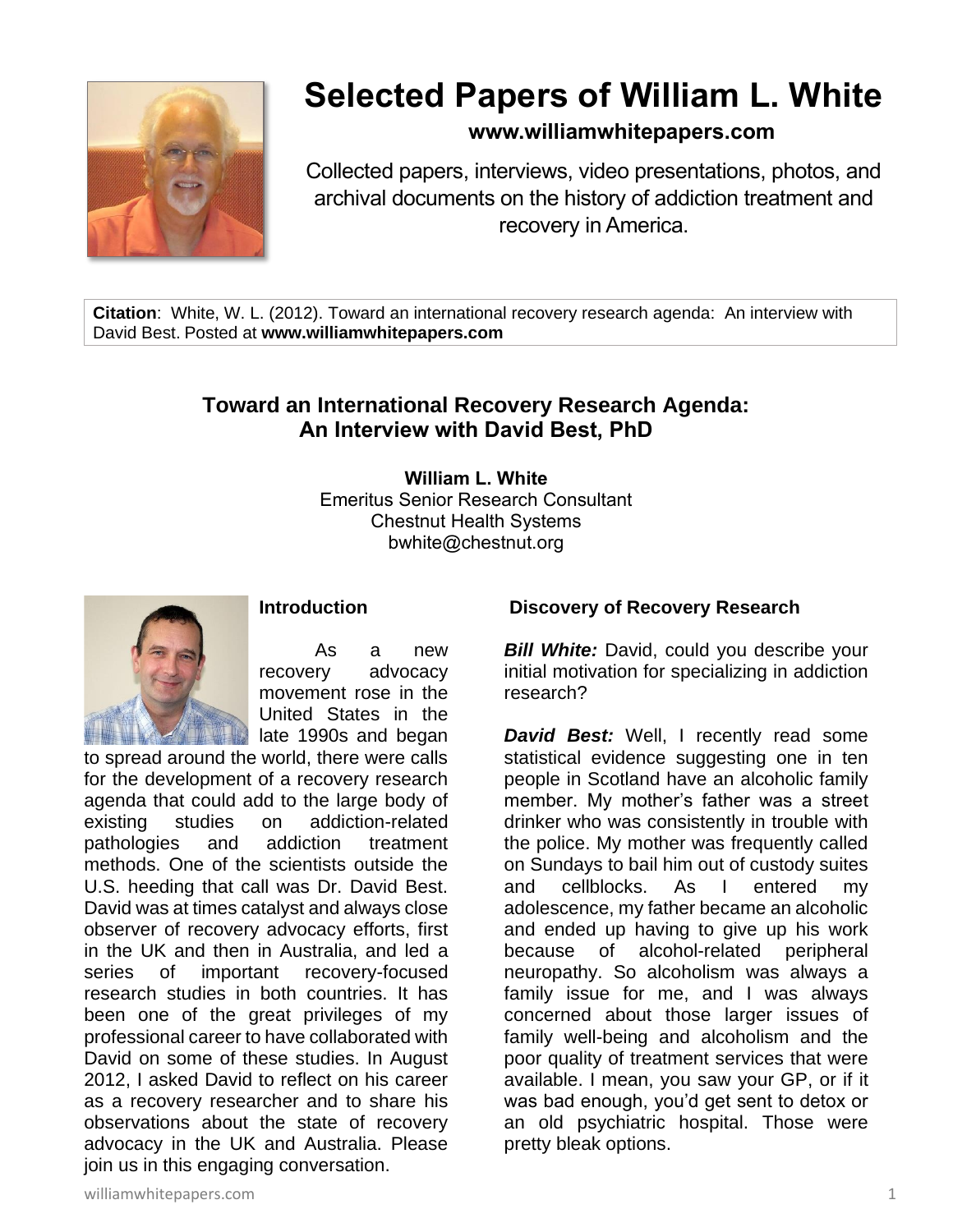And entirely unrelated to that, I'd ended my undergraduate degree in psychology and philosophy and started work on my Ph.D. My primary interest at that point was about the effectiveness of communication and how people see things and convey meanings in what they see. Through that, I got approached by a wonderful eccentric academic at the University of Strathclyde, John Booth Davies, author of *The Myth of Addiction.* This was basically a book about the social construction of addiction. Davies was interested in how and why people attributed the addiction concept to themselves and how much of that was context-specific to deal with the structures of treatment and support that were available. Davies and I worked together on a Scottish Office-funded grant, which became the subject matter for my Ph.D. I focused on how people understand their own state in and out of treatment and how they describe their own addiction state. What we were interested in was five questions: 1) do you see yourself as an addict, 2) how do you understand yourself to have become addicted, 3) why do you want treatment (or not), and what do you think it can do for you, 4) why did you see yourself having a problem, and 5) what does addiction mean to you and what effect does it have on your life? We were very interested in the potential therapeutic benefits of trying to change the attributions people have about themselves and their problems.

I was then lucky enough to be offered a job at the National Addiction Center in the Institute of Psychiatry in London. This was a major research center for all of psychiatry, and I was in a really fortunate position. We had a significant research unit, but we also ran a wide range of clinical services from a large methadone maintenance program to a number of residential detoxification and rehabilitation services, plus a range of community support services. It was in the ten or so years I was there that I developed my focus on recovery. It seemed sometimes like I was a lone voice in the UK focused on recovery (which I wasn't), but most of the work of this period in the UK focused on very cold clinical measures of reductions in use or

injecting, offending, and risk-taking, but ignored such issues as well-being, purpose, meaning, or connectedness.

Our services didn't do well at all: it felt like our client group really didn't progress. Much of what I wrote at that time was critical of treatment. It eventually took me to the idea of medication-assisted recovery, but at that time, recovery was not the focus. At the Department of Psychiatry at the University of Birmingham, we did a large-scale survey and for the first time, really collected the evidence that what we had been calling treatment of drug users largely wasn't really treatment. It was prescribing and a very brief chat. There was very little in the way of therapy for clients—no real psychological interventions. I was becoming increasingly skeptical and disillusioned about how treatment was being offered and what treatment was being offered to people.

**Bill White:** David, was that the beginning of your interest in recovery-focused research?

*David Best:* Yes, absolutely. I was very skeptical of treatment and then, sparing all blushes at your end, I came across some of your work and it started me thinking, and I realized this wasn't the experience that everybody had. I guess I'd always known there were very different ways people managed addiction problems, but reading your work started my search to answer a very simple question: why is there so little science of success in our field? Why are we so insistent on being a science of pathology? From that point onwards, six or seven years ago now, this notion of recovery has been my central research concern. There was this review about mental health recovery in the *British Journal of Psychiatry* last year that included the acronym CHIME for connectedness, hope, identity, meaning, and empowerment. That really sums it up for me in terms of where I hope the pendulum swings.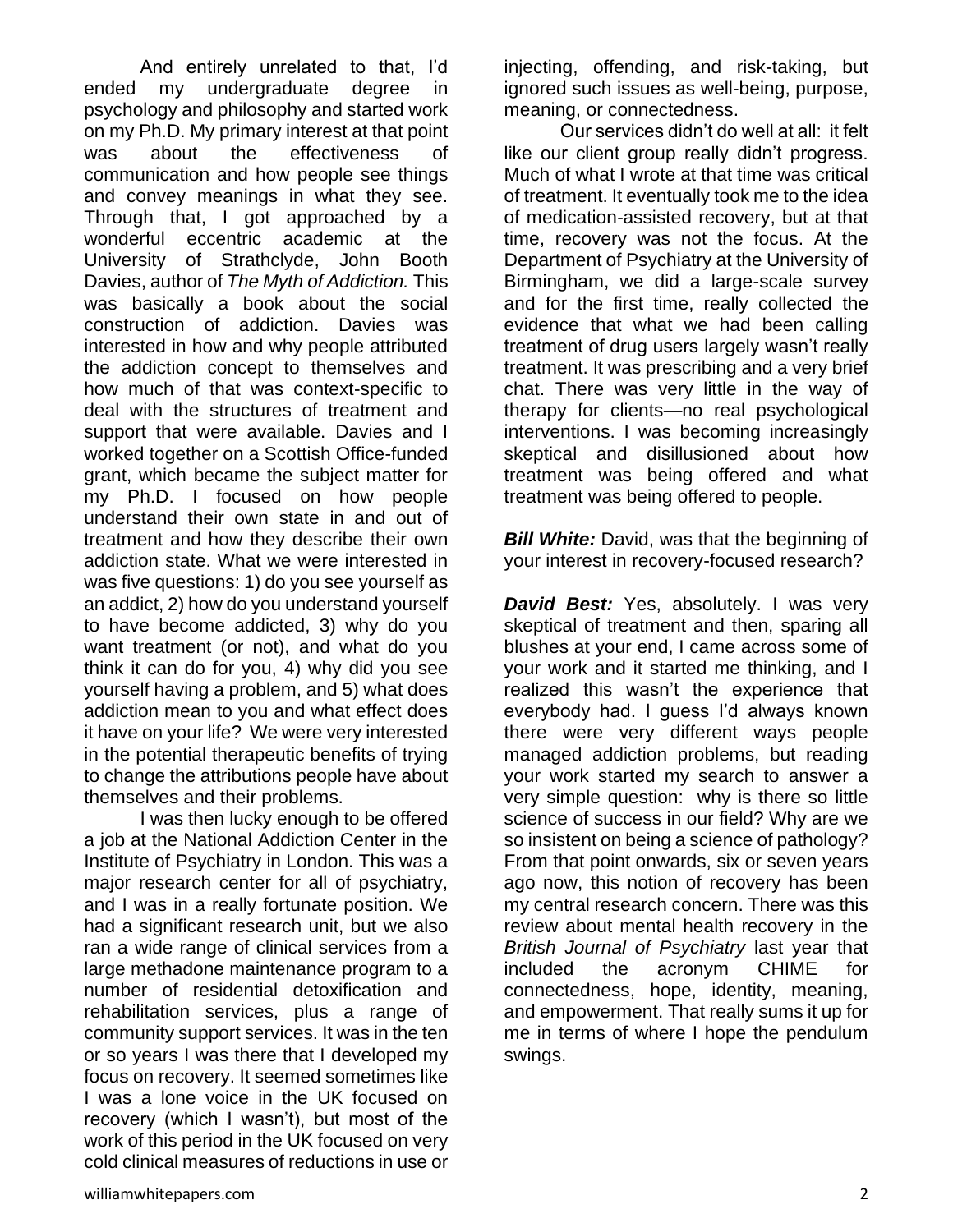#### **Recovery Links to Treatment and Prevention**

*Bill White:* You are one of the few researchers I know whose career has actually spanned prevention, treatment, and harm reduction and then ended up with this focus on recovery. Did these other areas inform your recovery research?

*David Best:* Oh, absolutely. I feel one of the completely unproductive and false polarizations is the often portrayed chasm between harm reduction and the recovery movement. You know, I'm still hugely enthusiastic about things like take-home naloxone programs to prevent overdose fatalities. It seems to me that one of the things that recovery literature and evidence has shown us is a developmental recovery perspective. It's crucial that we offer a range of services and supports for different stages of change. Harm reduction interventions like needle exchanges and naloxone take-home programs are absolutely essential to the idea of helping people through the initial chaotic stages of addiction and empowering people to take control of their own drug use careers and their own recovery processes. As a researcher, I have been able to study and see the value of a whole range of different treatment, prevention, harm reduction, and recovery strategies. What links all of these is the necessity of interpersonal transmission of respect and hope.

**Bill White:** Has your earlier background in prevention helped you see connections between this new recovery focus and primary prevention?

*David Best:* Absolutely. It seems to me that the crucial overlaps between recovery and prevention are the ideas of empowerment and social support. These underpinning social influences are critical processes if you want to understand causes and shape effective prevention strategies, early interventions. formal treatment interventions, and processes of long-term recovery management.

*Bill White:* What do you think about mobilizing individuals and families in recovery as a force for long-term prevention within local communities?

*David Best:* One of the fascinating social policy and academic challenges is to generate attractive icons of recovery in the community—true recovery champions. I see these champions as beacons of recovery the walking, living, breathing success icons. In recovery language, the primary purpose of this group is to engage and attract those in active addiction and to engage and attract those who are caught in treatment without a sense of hope or direction. Recovery champions can convey the possibility that things can be different and offer living proof of that difference in their own lives. They can also offer guidance and direction for people's recovery journeys, but I think the point you make is an absolutely crucial one, that the viability and the visibility of those individuals would have an effect beyond people who're initiating their own recovery. They would become a huge community prevention asset. I think one group that would be interesting to work with would be the aboriginal communities, where there's anecdotal evidence of precisely that effect individuals who transform themselves and then help transform their communities.

## **Early Treatment Outcome Studies**

*Bill White:* I'd like to take you to review some of the research studies that you've been involved in. A lot of your early work was in conducting treatment outcome studies. What were some of the most important lessons you drew from those studies?

*David Best:* The vast majority of addiction treatment outcome studies show impressive effects. Treatment can make a massive difference in peoples' lives across a whole spectrum of measurable outcomes and across many modalities, including detox, rehab, methadone maintenance, and methadone reduction programs. My concern is that we have evaluated such effects on primarily a short-term basis. We don't focus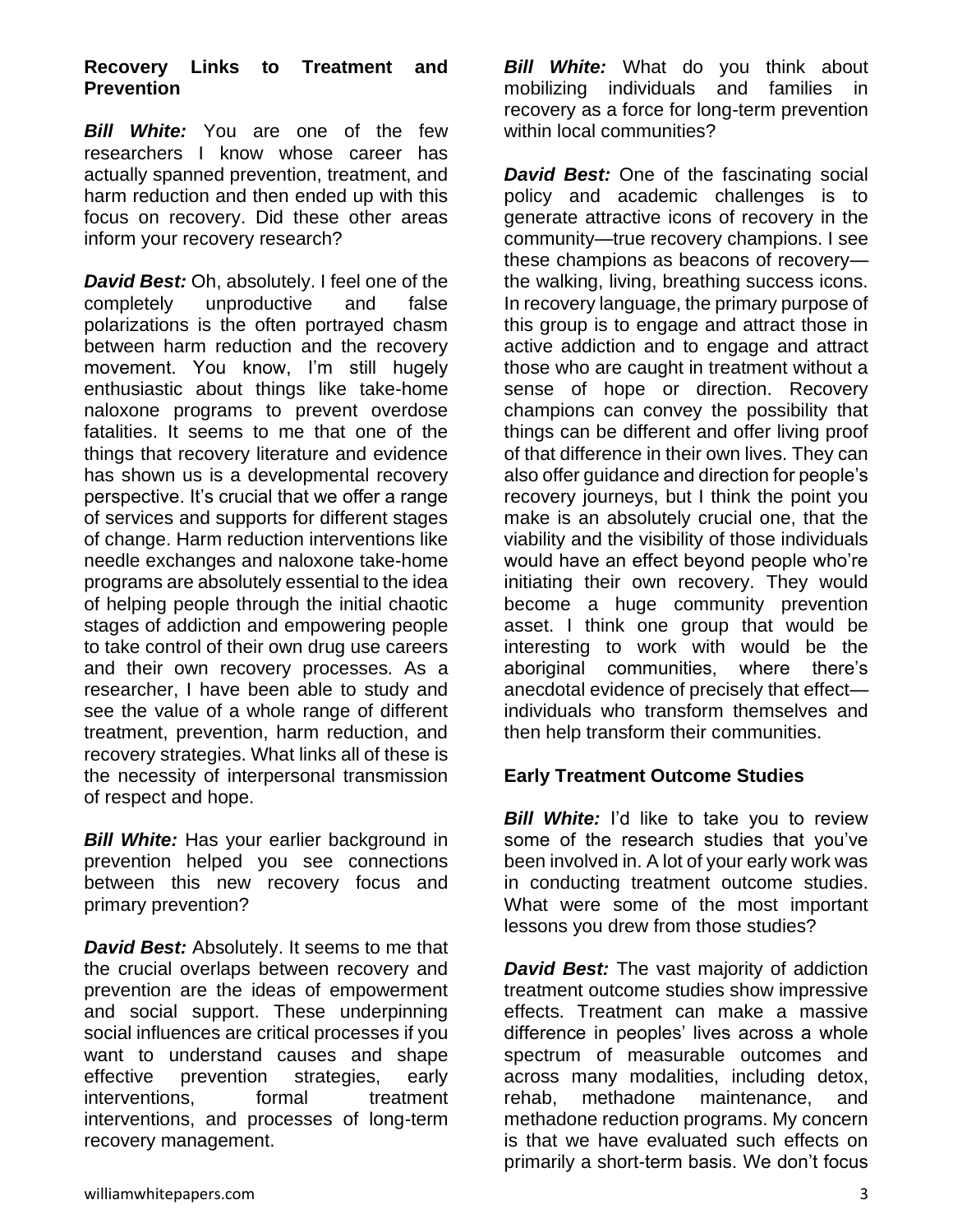enough on what comes after the acute treatments—in short, we study immediate effects of treatment but not the more prolonged course of addiction or the prolonged course of recovery. In the UK and in the States, we tend to view what happens in this longer term perspective in terms of the consequence of the medications or talking therapies we provide and not broader influences on addiction and recovery. We also still cling to a model that is about pathology management, which has two implications, the first being that we don't focus enough on strengths and the second that we reinforce a model that sees addiction (and recovery) as incorporated rather than as being socially mediated and managed.

I think we miss two things that matter. One is the basic human contact and relationships that surround addiction treatment therapies, and the second is the effects treatment can exert on people's social networks and daily activities. It seems to me that the real outcome measures of value are the social networks people are embedded in, the degree of commitment to these social networks, and the things that fill their daily lives.

The interesting issue for me is much less about what particular therapies and modalities we offer and more about whether we can inspire belief that recovery is possible, establish a partnership between the client and the worker to facilitate that change, mobilize recovery supports within the client's natural environment, and link the client to those community resources. We also need to locate recovery within a developmental perspective that recognizes the lengthy (and non-linear) journey that most people experience in recovery. This means there are plenty of opportunities for a diverse array of interventions and also that people will evolve in their needs and their resources as the recovery journey progresses.

## **Studies of AA and NA in the UK**

*Bill White:* Your reference to community resources reminds me of the studies you've done on AA and NA and professional attitudes towards those organizations in the UK. Could you highlight some of your findings in this area?

*David Best:* Yes. One of the fascinating things around professional services in the UK has been their increasing focus on technical skills and technical delivery. The requirement that staff have professional qualifications has acted as a barrier to former users becoming involved as workers in our field. As a result, there is a mistrust of non-professional community interventions and particularly 12-Step mutual aid groups in the UK and even more so in Australia. There are a whole series of myths that prevent effective cooperation with these groups. There is a pervasive view that cooperation with recovery mutual aid groups, particularly AA and NA, are incompatible with a secular evidence-based model of treatment.

One of things that's always really interested me is how little drug and alcohol workers in the UK, and I suspect the same is true here in Australia, actually know about the evidence base for linkage of clients to 12-Step groups. Most workers in UK Services have never been to a 12-Step meeting, and the idea that knowledge of such recovery support resources is a key dimension of one's professional development is relatively new. In January, we start the first post-graduate diploma course here in recovery. One of the requirements for the students, almost all workers in the field, will be to attend at least one open mutual aid group meeting and write a reflection on that experience. I think it will be an enormous challenge for us to actually get people to do that.

We did a linkage study that was published last year showing, as has been found in the States, people linked from detox services to mutual aid groups have better recovery outcomes than those not linked to such groups. Well, this isn't really surprising, but it's so inconsistent with our prevailing treatment philosophies. It seems to me that one of the crucial parts of the recovery movement is to focus on cultural change in the addiction treatment workforce, and I think this is probably more of an issue in the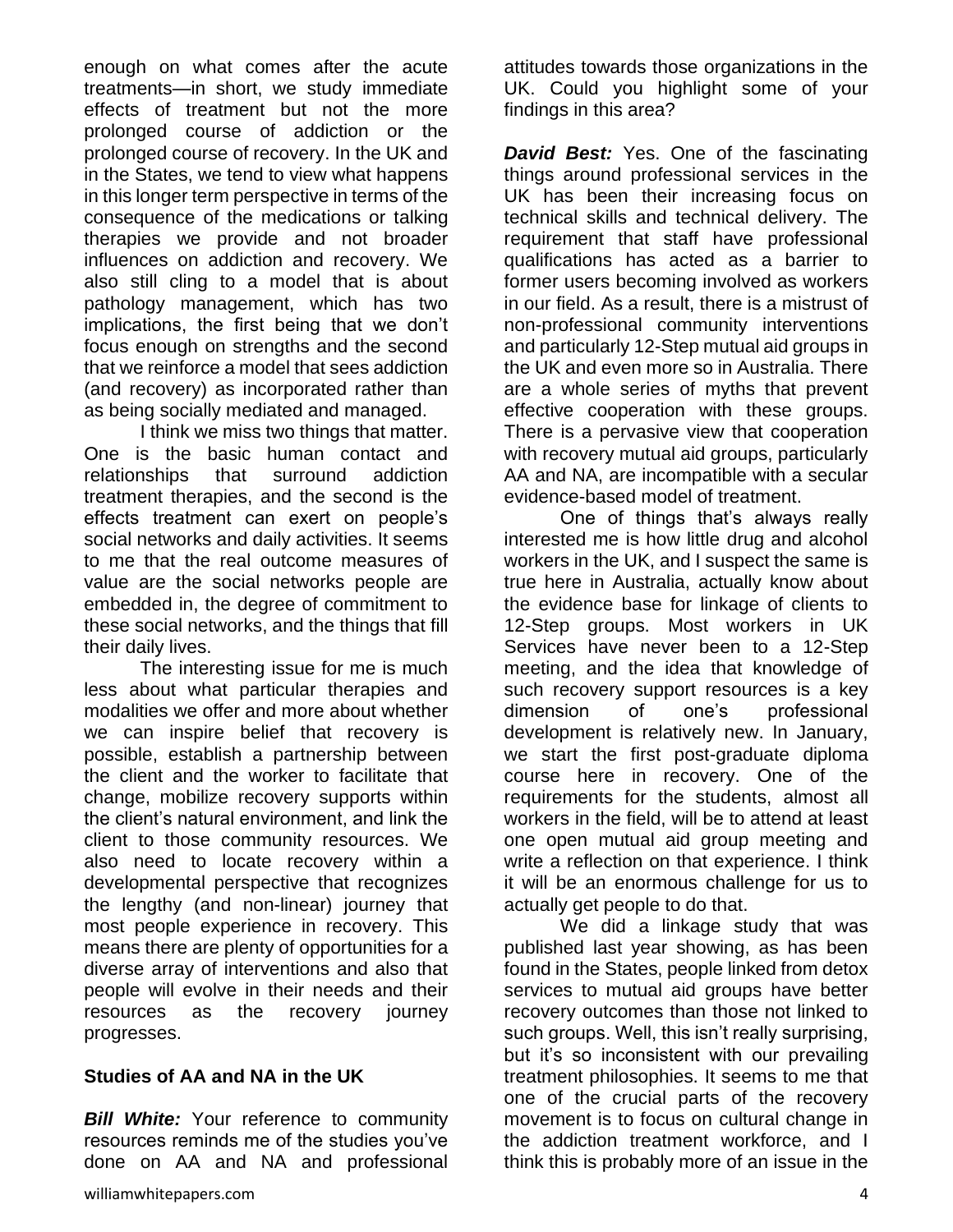UK and Australia than it would be in the States. We have to first overcome the suspicions around mutual aid groups and other community-based recovery support resources. Equally important, we must address issues around staff burnout, which I suggest is related to repeated exposure to client relapses without parallel exposure to clients in long-term recovery. I'm interested to see if increased recovery orientation in treatment helps workers as well as clients.

One of my most disappointing experiences as a researcher was some work I did in North Wales a couple of years ago. I asked workers in the field to estimate how many people with a lifetime drug and alcohol dependence diagnosis would ever achieve long-term stable recovery. Now a recent review from the Center for Substance Abuse Treatment reported an estimated 58% recovery rate. Workers in our field in North Wales estimated that only seven percent, on average, would eventually recover. That kind of therapeutic pessimism is a major barrier to the effective implementation of a recovery model and why such a model is so desperately needed. Too many workers sit in offices and only see people who're either stuck in active addiction or are in a revolving door of treatment services. Rarely do they see the people living full, productive, meaningful lives in long-term recovery. Workers as well as clients need exposure to these recovery role models.

## **Recovery Stories**

*Bill White:* I'm very interested in the bridge between your work evaluating AA and NA and your growing interest in the role of recovery capital in long-term addiction recovery. Could you talk about that work?

**David Best:** It's just fascinating to me. There's an interesting thing about doing recovery studies, and I've collected just over 1,000 recovery stories in total now. And one of the things I've become really interested in is the question, "What are the characteristics of people who achieve recovery from addiction?" In a paper you did some years ago with William Cloud, you argued that the

prospects of long-term recovery were more determined by a person's recovery capital [level of internal and external assets] than by the severity or chronicity of their addiction. I've become very, very interested in that issue, particularly the question of what constitutes social capital. What constitutes that connectedness and embeddedness and belonging that helps people make those lasting changes? And, because our treatment services in the UK and Australia are so typically professionally driven, I became interested in the links between treatment and the recovery community and how the degree of recovery friendliness of a society affects recovery outcomes.

One of the challenges that I still get and I suspect you do also is that recovery is just wishful thinking, that there's not really much of an evidence base for it. It seems to me that the potentially predictive power of the growth of recovery capital is one of those areas where, without having to have a single consensual definition of recovery, we can start to provide a genuine, quantifiable scientific method of measurement of change. I'm really quite interested in how recovery capital changes among people who are and who are not engaged in different kinds of recovery groups and other recovery support activities.

## **Community Recovery Capital**

*Bill White:* Your work in evaluating recovery capital led you back into something you briefly referenced earlier, which is this notion that recovery can become socially contagious in the life of a community.

*David Best:* I have to say that this has been the most exciting experience of this work for me. It's what has made this such an inspiring thing to be involved in—these people who provide you with such astonishing inspiration and hope. As soon as you said that, 10 or 15 people's faces popped into my head almost as if in a slideshow of people who have just astonished me, not only with their own stories, but their capacity to generate change in other people around them.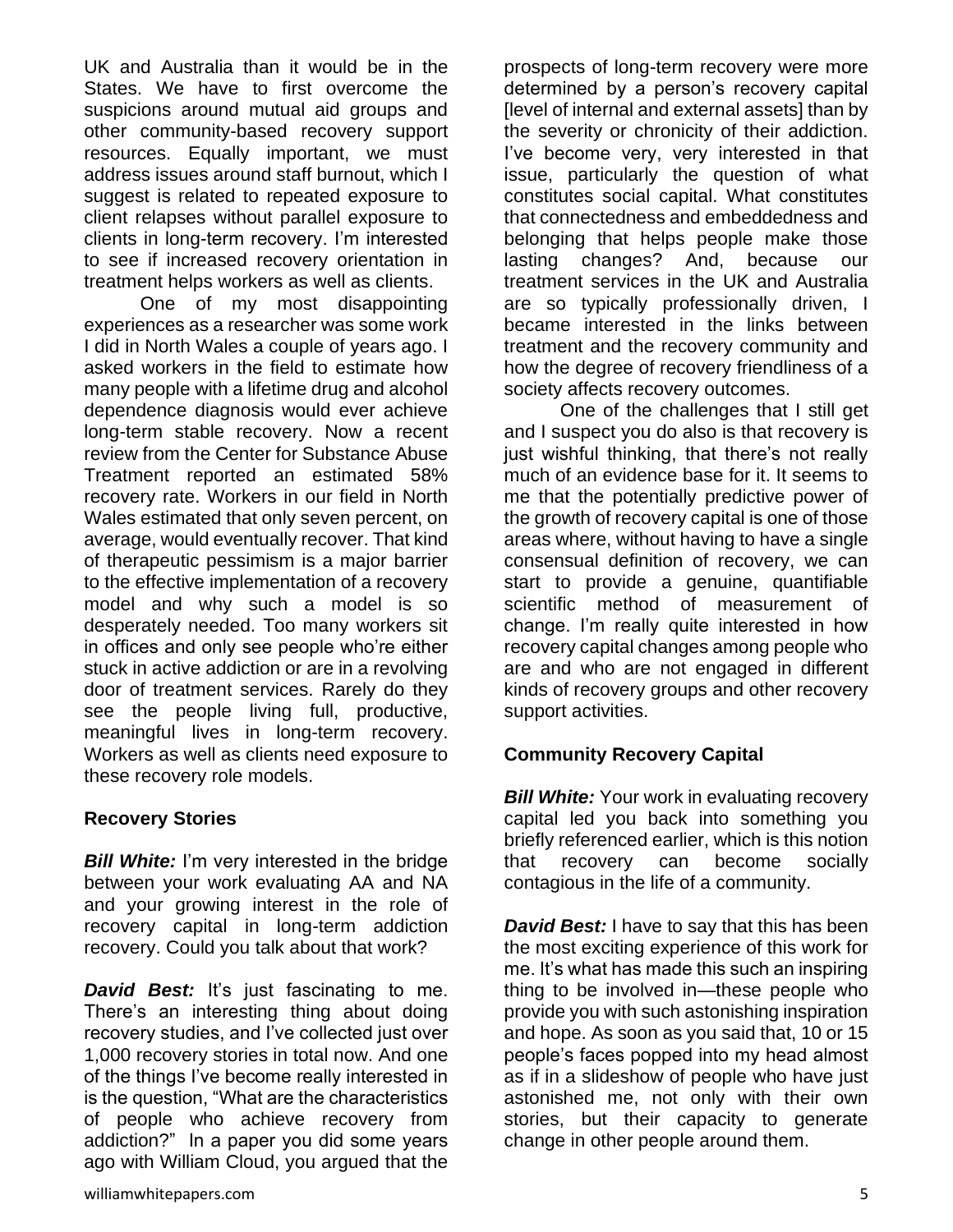I think one of the most astonishing things about recovery is the capacity for people not only to enable their own recovery journeys but to give back and make it possible for other people to change their lives. There's something magical about the coming together of a small group of those attractive, energetic, dynamic, and vibrant recovery champions. They create such an incredibly powerful and positive energy for change at three levels—firstly, in their own communities, secondly among skeptical and cynical professional attitudes, and thirdly at the strategic and policymaking commissioning level. Those individuals really are the recovery movement, and I regard it as a genuine privilege on my part to be able to document the experiences of some of those individuals.

One of the really interesting questions for me at the moment is how we identify and support and enable people to become these recovery icons and recovery champions without threatening themselves, without putting at risk their own recovery. I've read recently quite a lot of literature around the Social Identity Model of Identity Change, and there are some really interesting things that happen. We know from the literature around HIV and acquired brain injury that people who choose to disclose their status and who, as a consequence of that disclosure, are able to access supportive groups in their local community report higher self-esteem and better quality of life. It fits entirely with the notion of connectedness to and belonging within social networks and social groups, but extends that idea to incorporate the dynamic influence that a sense of belonging can have on personal wellbeing and perceived identity—key aspects of the recovery journey. And we know such groups can support people on their recovery journeys in terms of a safety net, social support, quality of life, access to opportunity, and access to social resources. I have the most incredible respect for the 12-Step movement and how people are reconciling their anonymity within the mutual aid movement while pursuing concurrent opportunities to become active, physical,

vibrant, and contagious transmitters of recovery in their local communities.

#### **Recovery Advocacy in the UK**

*Bill White:* You've had an opportunity to be both a very close observer and contributor to the rise of a recovery advocacy movement in the UK. How would you describe the rise of that movement?

*David Best:* I think one of the fascinating and unique challenges of describing this is that it's primarily local, and it's unpredictable. I'm recalling the work we did in a small mining town in Yorkshire where we tried to generate a small group of people to be champions for recovery. It was something that was astonishingly substantial that started with a very small group of people who came together to share their thoughts and ideas. They were from very diverse recovery backgrounds and belief systems, but they managed to generate a shared set of visions and ideas and since then, they've done the most incredible things, including recovery walks, recovery activities and events, art days, and family days. It's been such a positive inspiration to observe what has unfolded there. But it is dangerous to try and generalize or to create rules and processes about how this happens. It's very idiosyncratic, or perhaps I'm just a bad researcher who can't discover the underlying principles, but one of the fundamental components of such movements is that they have to be locally driven and locally led if they are going to work.

I think one of the beautiful things of the emergence of the advocacy movement in the UK has been its diversity. In spite of a couple of attempts to try and homogenize and manage the process, it remains wonderfully idiosyncratic and diverse, and incredibly pluralistic in terms of the range of opinions and views. I was first frustrated that there did not seem to be any central movement emerging, but in retrospect, that's a genuine strength of what's happened in the UK. There aren't any significant national recovery leaders in the UK, and in some ways, maybe that's exactly as it ought to be.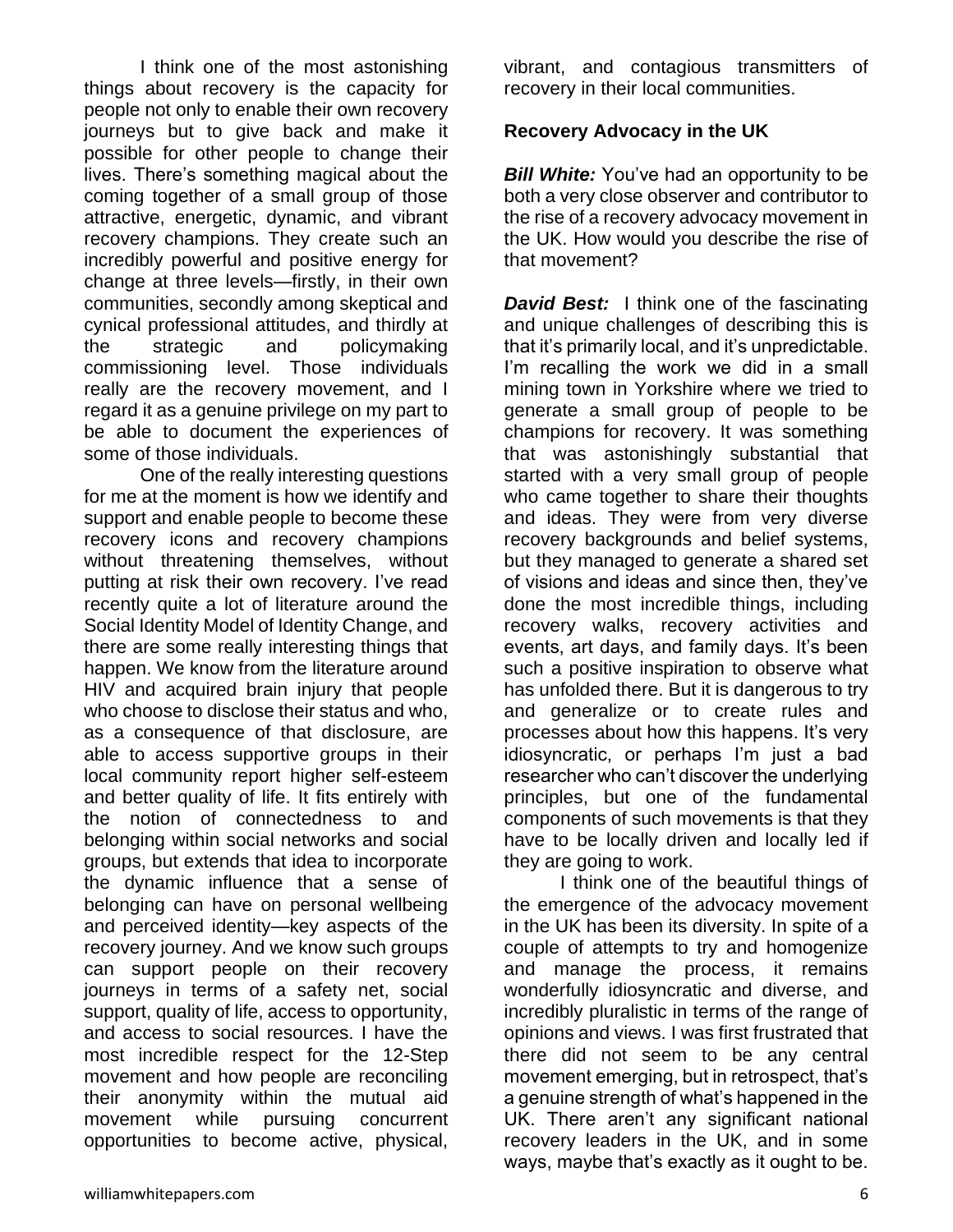There are important teachers and documenters, and there are some key policymakers, but recovery doesn't have a single leader in the UK, and I suspect that's probably a good thing. The attempts at creating unifying umbrella organizations have not been convincing to date, and I suspect that this is about an intrinsic mistrust of professionalization. The movement remains a series of linked networks of powerful, charismatic individuals who come together to do some things and don't come together to do others. It's much more a series of little cells and units and groups, and that's a good thing. They share some views and don't share others.

#### **Recovery as a New Organizing Paradigm**

*Bill White:* In spite of that lack of leadership, you have witnessed the elevation of recovery as a new organizing concept at the policy level. What influence do you see this new focus exerting on addiction treatment in the UK?

**David Best:** It's been such a fascinating process, and it's a process that I've seen also happening and emerging in Victoria here in Australia. The embrace of the recovery concept has happened much, much faster by policymakers than by professionals involved in the treatment field. Many of the latter have been resistant to recovery ideas for a whole range of reasons. It's been very interesting to watch this happen in Victoria where the reform road map for alcohol and drug services has recovery in its title. That sent shockwaves through the field and has led to some unease among workers who see this concept as challenging the dominant harm reduction philosophy and leading towards a payment by results approach.

I think the big advantage of recovery as an organizing concept is the rallying cry for hope that's allowing recovering people who are energetic, driven, optimistic, and aspirationally based to have a focal point for their activities. It wasn't particularly planned that way, but it chimed with a movement for localism, for community ownership, and for a

public health model based on community assets. The rapid emergence of a recovery model at the policy level has forced some stumbling as we try and work through what that means. There is a recognition that this isn't more of the same or going back to something we used to do but is instead a fundamental and radical reorientation of how we view the resolution process from addiction. I think the notion of community empowerment is part of this, that many of the solutions for long-term changes at the primary prevention level as well as at the level of long-term personal recovery are community-owned, not professionally owned and driven.

#### **The Recovery Academy**

*Bill White:* You contributed to the growing science of recovery in the UK through your own research and through your leadership in the Recovery Academy. Could you discuss the work of the Recovery Academy?

*David Best:* Yes. I'm pleased to say we have a Recovery Academy Australia now gradually coming into fruition. It was officially launched on September 21, 2012, in spite of meetings having taken place since September 2011 and the walk happening in April 2012. The purpose of the Recovery Academy was to collect existing knowledge about recovery and build a larger base of scientific studies about recovery. There were so many exciting, innovative activities going on around recovery in the UK that weren't being measured or evaluated. The thing I wanted to do was to bring together researchers and academics who are interested in recovery questions with local recovery groups. It was an effort to develop a shared communication and a shared evidence base around what works in the arena of recovery support. And that's also what we are trying to do with Recovery Academy Australia.

Recovery-focused research is growing. There are lots of studies that have been done and more emerging in tandem with the mental health recovery movement and the desistance movement in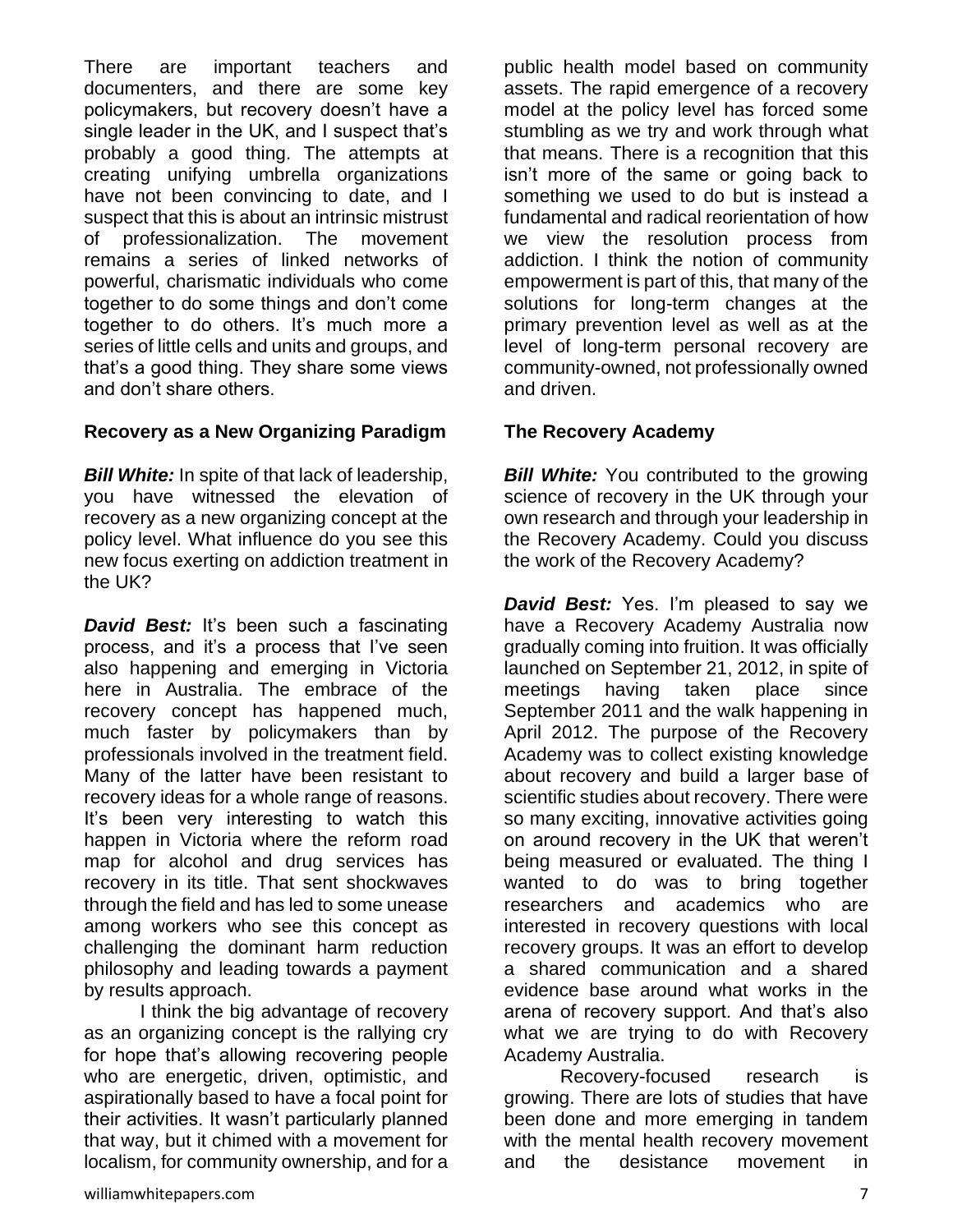criminology. One of the things that I'd really like to see is a movement towards preparing blocks of Ph.D. students to become the evaluators, auditors, and researchers who will help answer questions about what works in recovery processes for service organizations and for whole communities. We've described the emergence of this recovery orientation of services and agencies and workers. It is time to bring that to an accessible set of measurable tools that can aid people who're setting up recovery communities.

I think one of the really exciting things about recovery is it's a different paradigm. We can and we will utilize the traditional methods and the trials and outcome studies if we need to, but I think recovery science will be far more diverse and pluralistic in its research methods and its use of social media. I think that we can try and develop a core set of beliefs and values and understandings about the why and the how of recovery research. One of the challenges you and I face is how to articulate and support the development of a recovery research language that's credible and meaningful to policymakers and service providers while also being consistent with the values of the people that we're working with.

#### **Recovery Research and Advocacy in Australia**

**Bill White:** I'm very interested in your transition from the UK to your work in Australia and the similarities and differences you've found in terms of recovery research and the comparable status of recovery advocacy.

*David Best:* I think one of the things that Australia's quite proud of is a very effective and successful harm reduction movement. There's been considerable commitment and resources given towards needle and syringe programs as well as methadone maintenance programs. Achieving that has been a significant struggle, but it is now wellestablished and a dominant model. That's why a number of people are very, very nervous about the talk of recovery. Many people thought this was merely a call to return to an abstinence-dominated 12-Step model. I've tried to be as conciliatory as possible because I really don't see this in either/or terms. It seems to me that in the Australian context, the approach one has to take is in expanding options and opportunities. It's been very interesting because there are a number of very viable recovery agencies and champions. We had the first Recovery Walk in Australia. I've championed these events to celebrate the astonishing achievement of recovery, to socially link people in recovery into networks of mutual support, to help people engaged in long-term treatment engage in a more encompassing recovery process, to engage family members, partners, and children of people in recovery, and to challenge social stigma and discrimination. So, we had our first ever Recovery Walk in Australia with more than 400 people taking part.

One of the things that's been of concern for me has been the number of professionals who are in recovery but who will not talk about this because they fear in a harm reduction-dominated system, this could have significant adverse effects on their careers. There still remains a significant barrier to people becoming visible in their recovery because of fears of adverse reactions from a relatively small but vocal group of militant harm reductionists. That's now beginning to change. I did a presentation to the Chapter of Addiction Medicine in Victoria earlier this week on recovery, and I'd expected a fairly hostile time of it as I probably would have had a year or so ago. I really need to say that the message is getting through, that the Recovery Advocacy Movement is making a positive contribution, but it's a gradual process. In the book that you edited with John Kelly, several authors noted that this recovery transformation process at a systems level takes five to 10 years. In Victoria, we are at the start of this journey and there are other parts of Australia, including New South Wales, where the journey simply hasn't started yet and where there's considerable resistance to it.